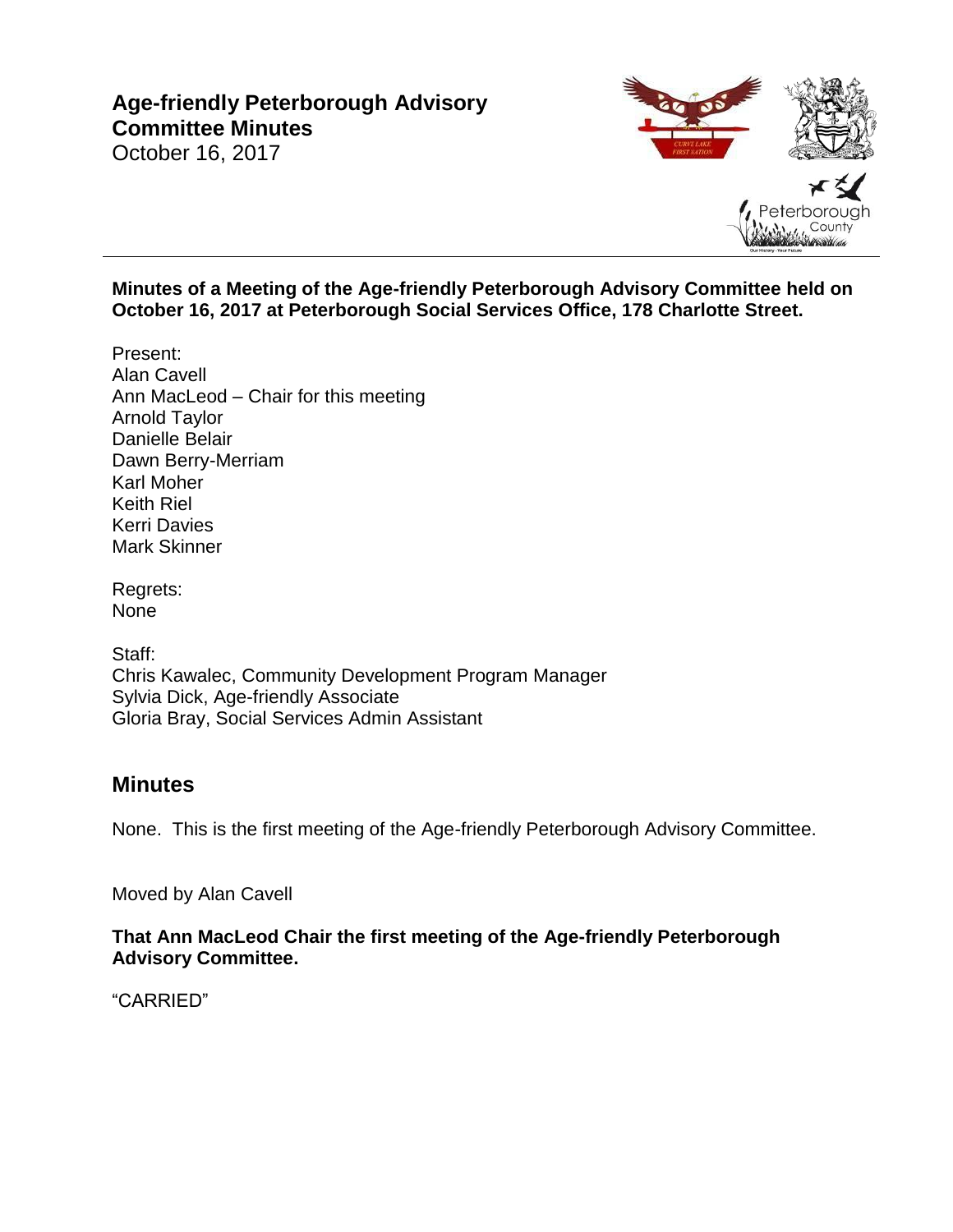# **Age-friendly Peterborough Advisory Committee Minutes October 16, 2017 Page 2**

### **Disclosure of Pecuniary Interest**

There were no disclosures of interest.

Some AFPAC members work for agencies that may benefit from the work of the AFPAC. There is uncertainty whether this potential indirect benefit would represent a pecuniary interest.

Move by Kerri Davies

**That all committee members consider any conflicts of interest to identify before the next Committee meeting and that staff obtains clarity from the Clerk's office on this matter.**

"CARRIED"

# **Consent Agenda**

No items were passed as part of the Consent Agenda.

**Community Development Program Manager Report Report AFPAC17-001 Status Report on Age-friendly Plan and Working Group Activities**

Moved by Kerri Davies

**The intent for this committee is to have a diverse membership, including all of our First Nations, Inuit and Metis.**

"CARRIED"

Moved by Danielle Belair

**That Terms of Reference section 3.1.e be amended to expand representation to include Inuit and Metis.**

"CARRIED"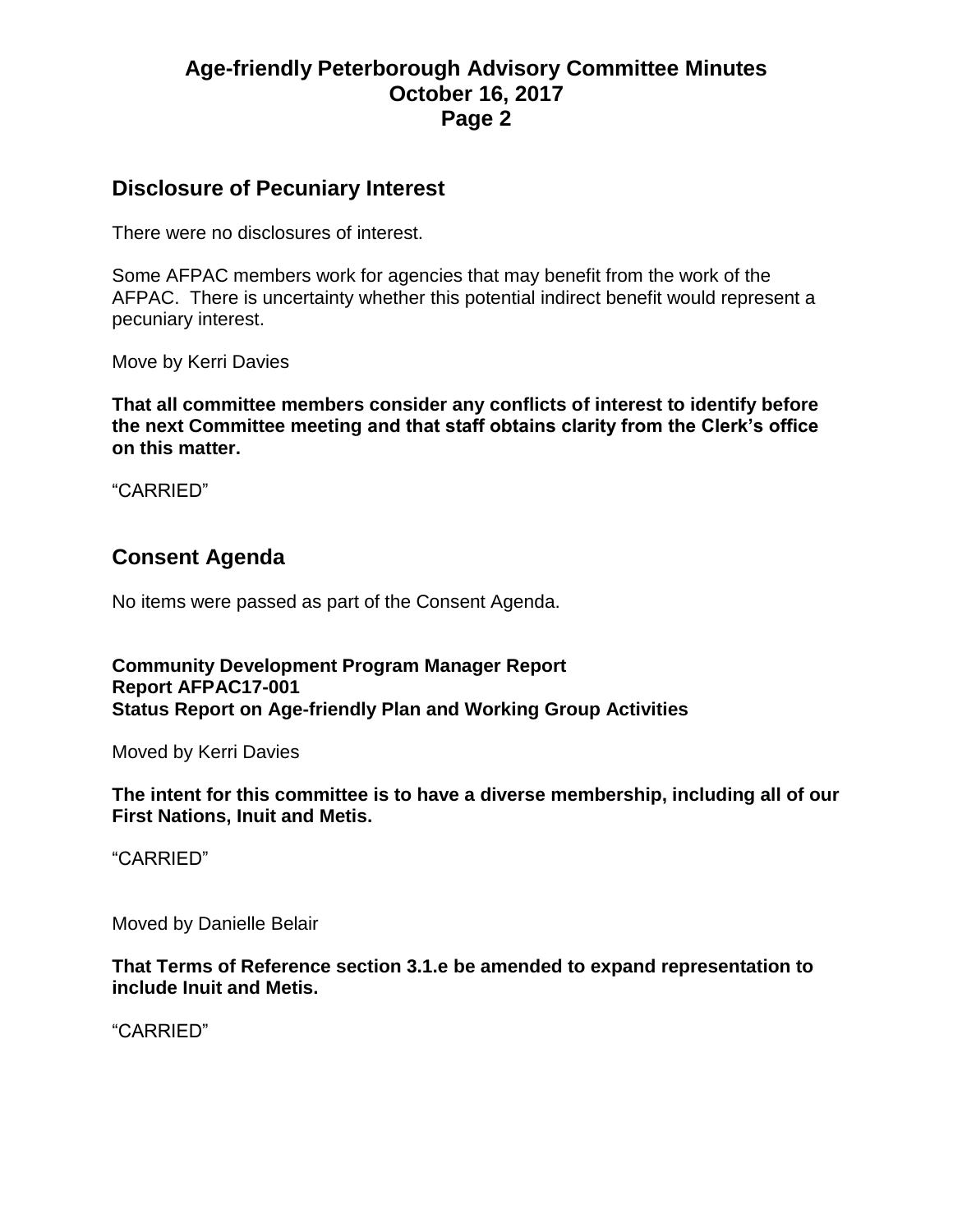# **Age-friendly Peterborough Advisory Committee Minutes October 16, 2017 Page 3**

Moved by Karl Moher

**That the Community Development Program Manager work with his supervisor to develop a plan to provide additional support for the new Age-friendly Coordinator position being requested in the 2018 City Budget.**

"CARRIED"

Moved by Mark Skinner

**That the priorities of the Age-friendly Peterborough Advisory Committee come from the Age-friendly Plan.**

"CARRIED"

Moved by Mark Skinner

**That the Community Development Program Manager speaks with the United Way about facilitating funding decisions based on the priorities of the Age-friendly Peterborough Advisory Committee.**

"CARRIED"

#### **Other Business**

There were no items of Other Business.

#### **Next Meeting**

No date set at this time. A date will be determined and circulated.